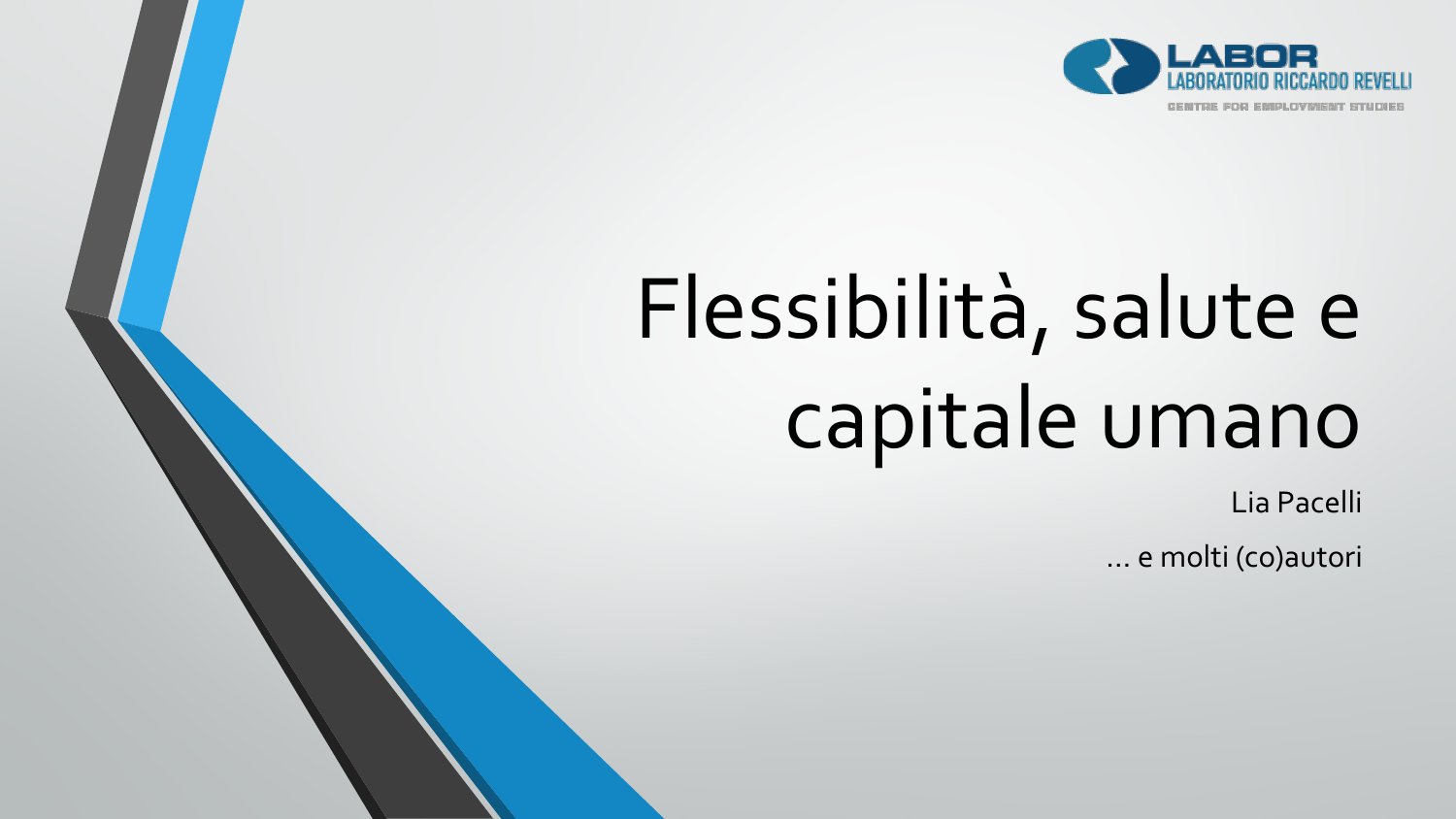

### Premessa

- Non parlerò del jobs act
- Ma degli studi sugli effetti delle riforme del mercato del lavoro degli ultimi 20 anni,
- degli effetti di deregolamentazione, flessibilità e precarietà su principalmente accumulazione di capitale umano e salute
- Parlerò meno di (riforme degli) ammortizzatori sociali, importanti e interagenti con riforme EPL
- Citerò i risultati di molti lavori nati dentro al LRR: tessere che compongono un mosaico
- Se pensate che il jobs act aumenti la precarietà allora i suoi prevedibili effetti futuri saranno di esacerbare i fenomeni che illustrerò
- Se invece pensate che il jobs act riduca la precarietà allora ci si deve aspettare che questi effetti saranno mitigati in futuro
- Quello che io penso del jobs act è qui: "Regole, mercato, sviluppo: il punto di vista dell'economista del lavoro", Questione Giustizia – Obiettivo 1: Il diritto del lavoro alla prova del Jobs Act; Vol. 3 - 2015.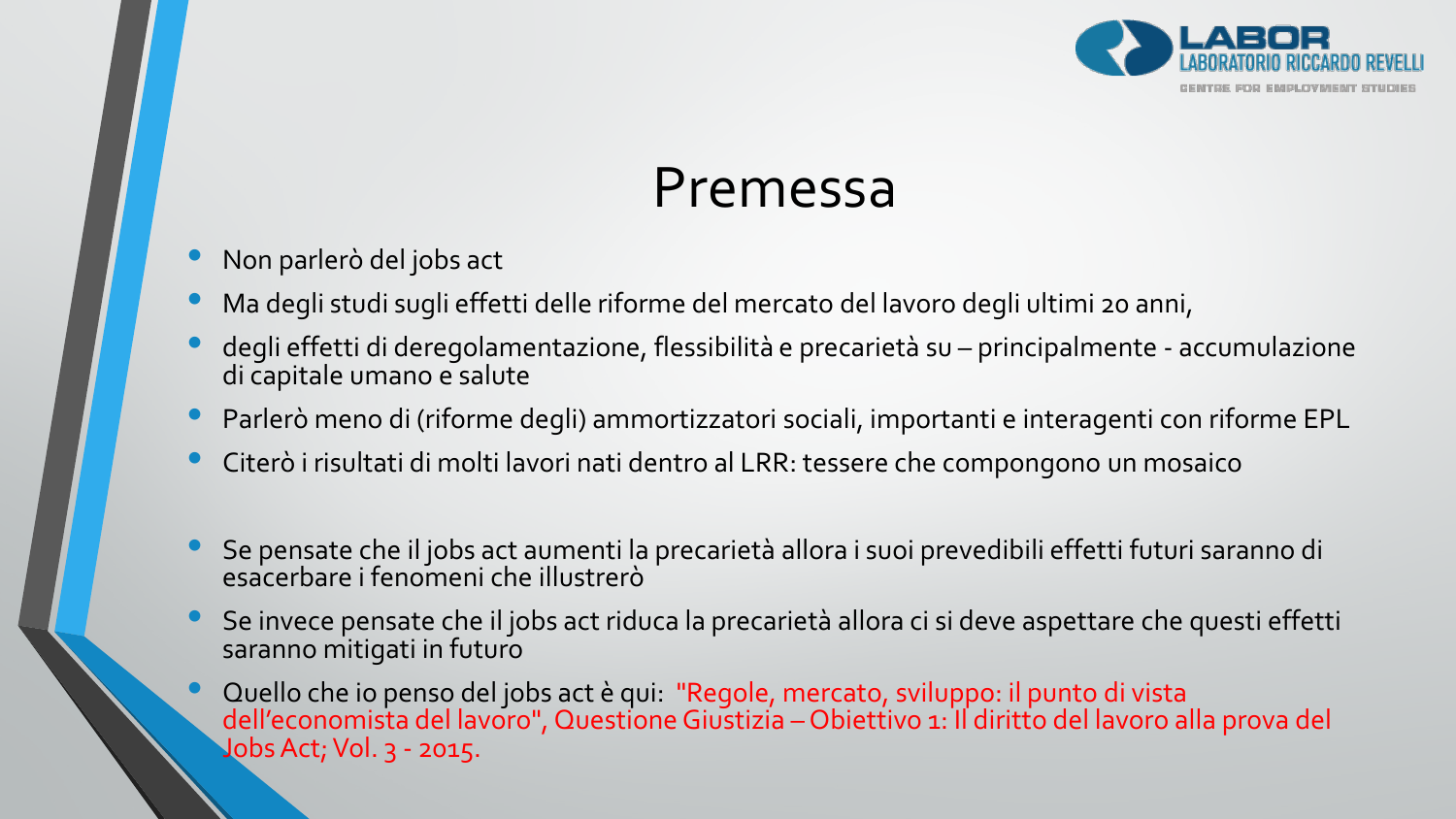

# Seconda premessa

- Ma prima del jobs act la protezione dell'impiego era ….?
- Il worker turnover è sempre stato elevato; nelle imprese piccole ma anche nelle imprese più grandi il turnover non è basso (Contini-Revelli, mille lavori)
- La soglia dei 15 dipendenti: «firms close to the 15 employees threshold experience an increase in persistence of 1.5 percent with respect to a baseline statistical model». L'effetto c'è solo attorno alla soglia; oltre: chi vuole crescere cresce. "Employment Protection Legislation and the Size of Firms" (with A. Borgarello and P. Garibaldi), Il Giornale degli Economisti, n. 1, 2004
	- Cosa si sapeva (e si sa) dell'entità di questi costi di aggiustamento quando si è iniziato a deregolamentare il mercato del lavoro? «La letteratura forniva **dati scarni e contraddittori**; gli stessi economisti del lavoro sottolineavano questa scarsa conoscenza nei loro studi.»

"Flessibilità del lavoro e formazione dei lavoratori. Il caso italiano", with G. Cavaletto, Polis, vol. 2-2014, anno XXVIII, p. 251-284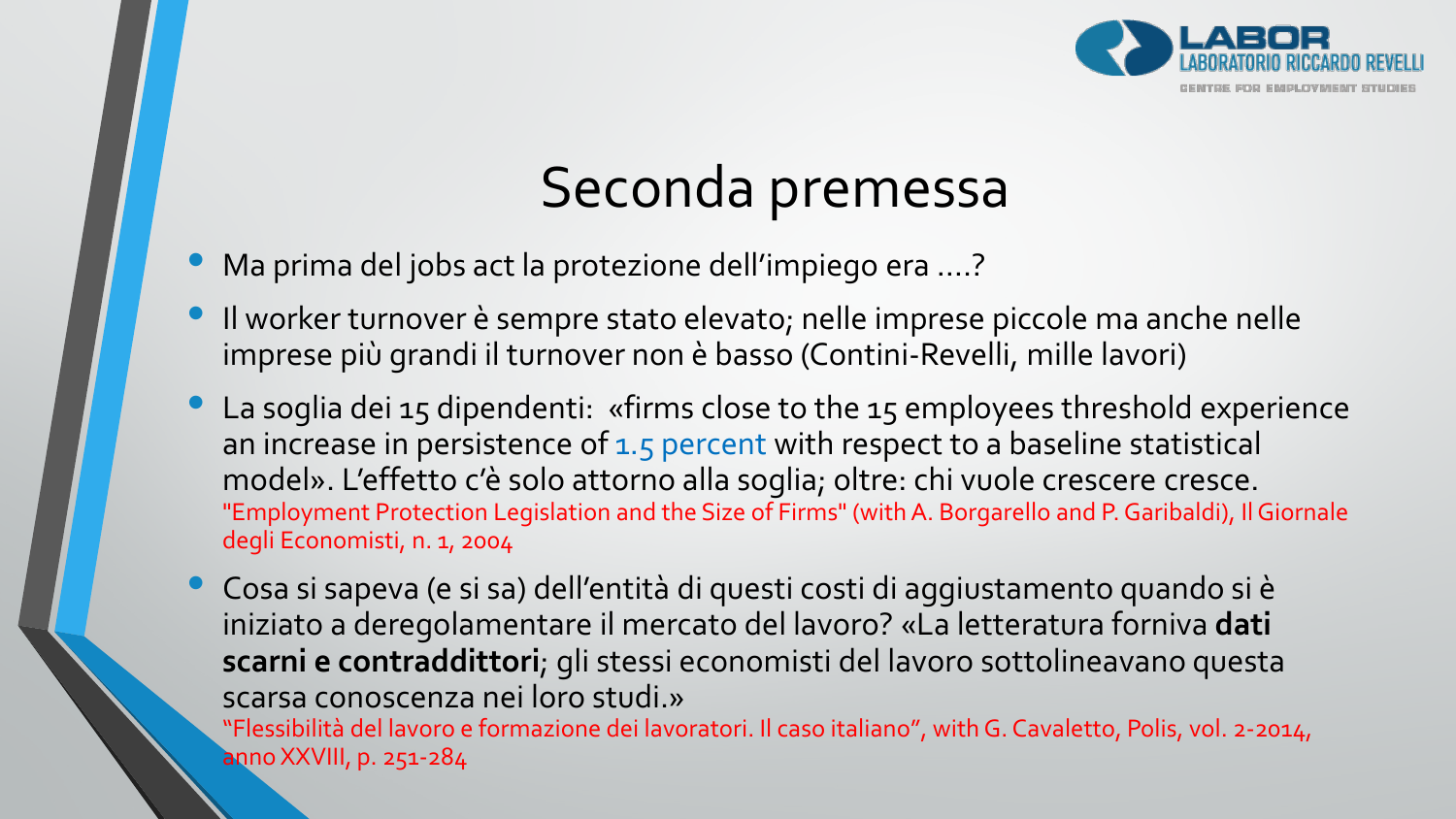

# Human capital mix

"Human Capital Mix And Temporary Contracts: Implications For Productivity And Inequality" with F. Berton and F. Devicienti, Journal of Economic Policy, 2016, Vol. XXXII (1), pp. 27-46

- Literature has shown that labor market deregulation is detrimental to the **amount** of human capital accrued by workers
- We measure whether workers accumulate **disproportionally** more general human capital than specific one.
- We exploit the **temporary/permanent** contract divide to measure the general/specific mix. In fact, theoretical considerations suggest that workers holding temporary contracts accumulate more general human capital than workers under permanent contracts.
- Using longitudinal matched employer-employee data (WHIP), we find empirical support for this hypothesis, by showing that **dismissed temporary workers are more likely to change economic sector** than comparable workers losing their open-ended jobs: 1.6 times more, after 6 months of tenure as temp.

• Hence we should expect to increasingly rely on general skills rather than specific ones.

• This has implications for **productivity**: temporary contracts and general human capital are hardly compatible with innovative processes and with risky and long-lasting investments.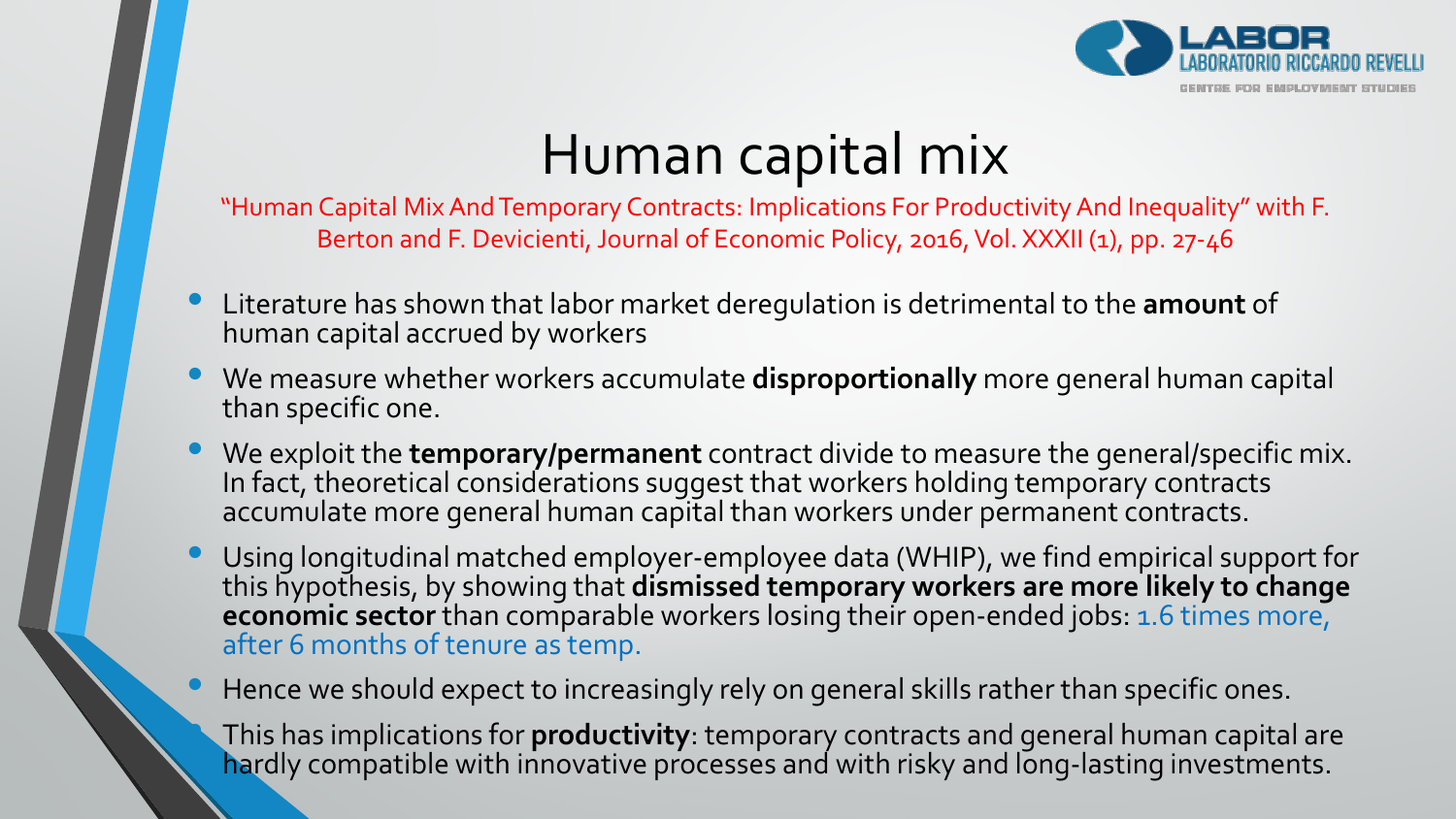

### Investimenti Innovativi

"Temporary hires and innovative investments", with M. Malgarini and M. Mancini, Applied Economics, 2012, vol. 45, p. 2361-2370.

- The relationships linking innovative investment, substitution investment, permanent hires and temporary hires.
- Are innovative investments accompanied by a specific kind of workforce, being it stable or flexible?
- Estimating a nonlinear recursive equation system we highlight a **significant increase in the likelihood of hiring on a permanent base when the firm innovates**.
- This holds till **2008**. Afterward, during the crisis, innovating firms are more likely to hire using temporary contracts instead, a possible signal of a cost saving strategy adopted in a loose labour market with no incentives to voluntary mobility.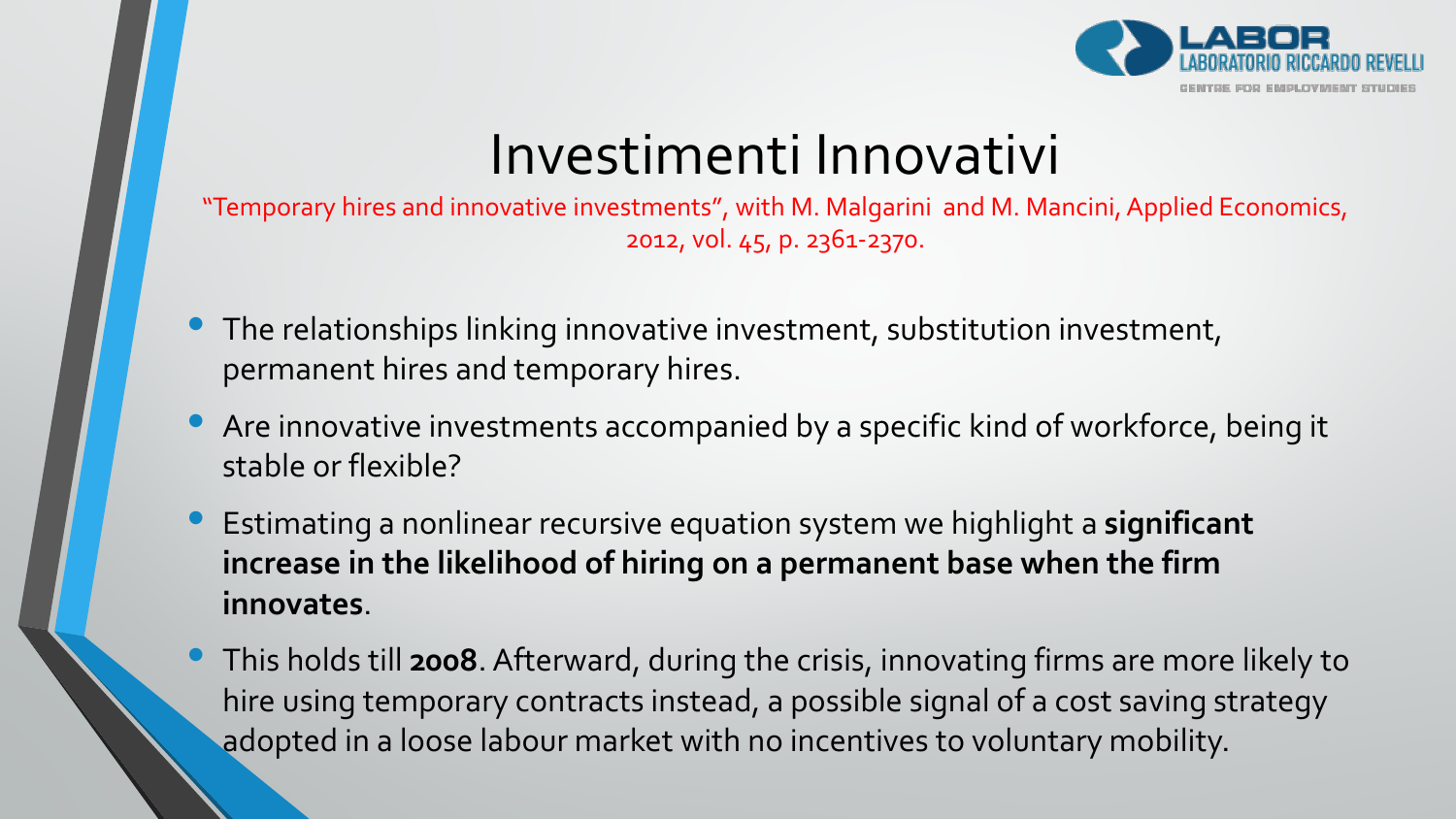|                              | 2006     | 2007     | 2008     | 2009     | 2010     |
|------------------------------|----------|----------|----------|----------|----------|
| Innovative investment        |          |          |          |          |          |
| No export                    | $-0.282$ | $-0.124$ | $-0.527$ | $-0.254$ | $-0.224$ |
| Liquidity constraints: no    | 0.208    | 0.129    | 0.176    | 0.347    | 0.359    |
| Inventories above normal     | 0.337    | 0.047    | 0.196    | 0.303    | 0.064    |
| $(Inv/EmpD_{t-1})$           | 0.311    | 0.394    | 0.250    | 0.230    | 0.255    |
| C                            | $-0.754$ | $-0.918$ | $-0.907$ | $-1.268$ | $-1.255$ |
| Permanent hirings            |          |          |          |          |          |
| Innovative investments       | 0.758    | 0.363    | 0.521    | 0.498    | 0.222    |
| Demand: high                 | 0.210    | 0.063    | 0.255    | 0.338    | 0.254    |
| Increase labour cost $>$ 3%  | $-0.002$ | 0.038    | 0.011    | 0.170    | 0.153    |
| Liquidity constraints: yes   | 0.045    | $-0.282$ | $-0.312$ | $-0.094$ | $-0.236$ |
| $\mathbb{C}$                 | $-1.175$ | $-1.066$ | $-1.056$ | $-1.421$ | $-1.278$ |
| Substitution investment      |          |          |          |          |          |
| Permanent hirings            | 0.774    | 1.404    | 1.350    | 0.786    | 1.207    |
| Innovative investments       | 0.538    | 1.086    | 0.713    | 0.644    | 0.592    |
| Increase labour cost> 3%     | 0.293    | 0.198    | 0.169    | $-0.021$ | 0.038    |
| $\mathbb{C}$                 | $-0.431$ | $-0.739$ | $-0.469$ | $-0.467$ | $-0.584$ |
| Flexible hirings             |          |          |          |          |          |
| Substitution investment      | $-0.046$ | 0.676    | $-0.429$ | $-0.503$ | $-0.831$ |
| Permanent hirings            | 0.461    | $-0.684$ | 0.979    | 1.039    | 0.158    |
| Innovative investments       | 0.463    | 0.597    | 0.956    | 0.874    | 0.624    |
| Liquidity constraints: yes   | $-0.223$ | $-0.267$ | $-0.074$ | $-0.064$ | $-0.065$ |
| Inventories below normal     | 0.264    | $-0.048$ | 0.147    | 0.128    | $-0.100$ |
| Increase labour $cost > 3\%$ | 0.234    | $-0.058$ | 0.028    | $-0.036$ | 0.199    |
| $\mathcal{C}$                | $-1.082$ | $-1.256$ | $-1.023$ | $-1.113$ | $-0.610$ |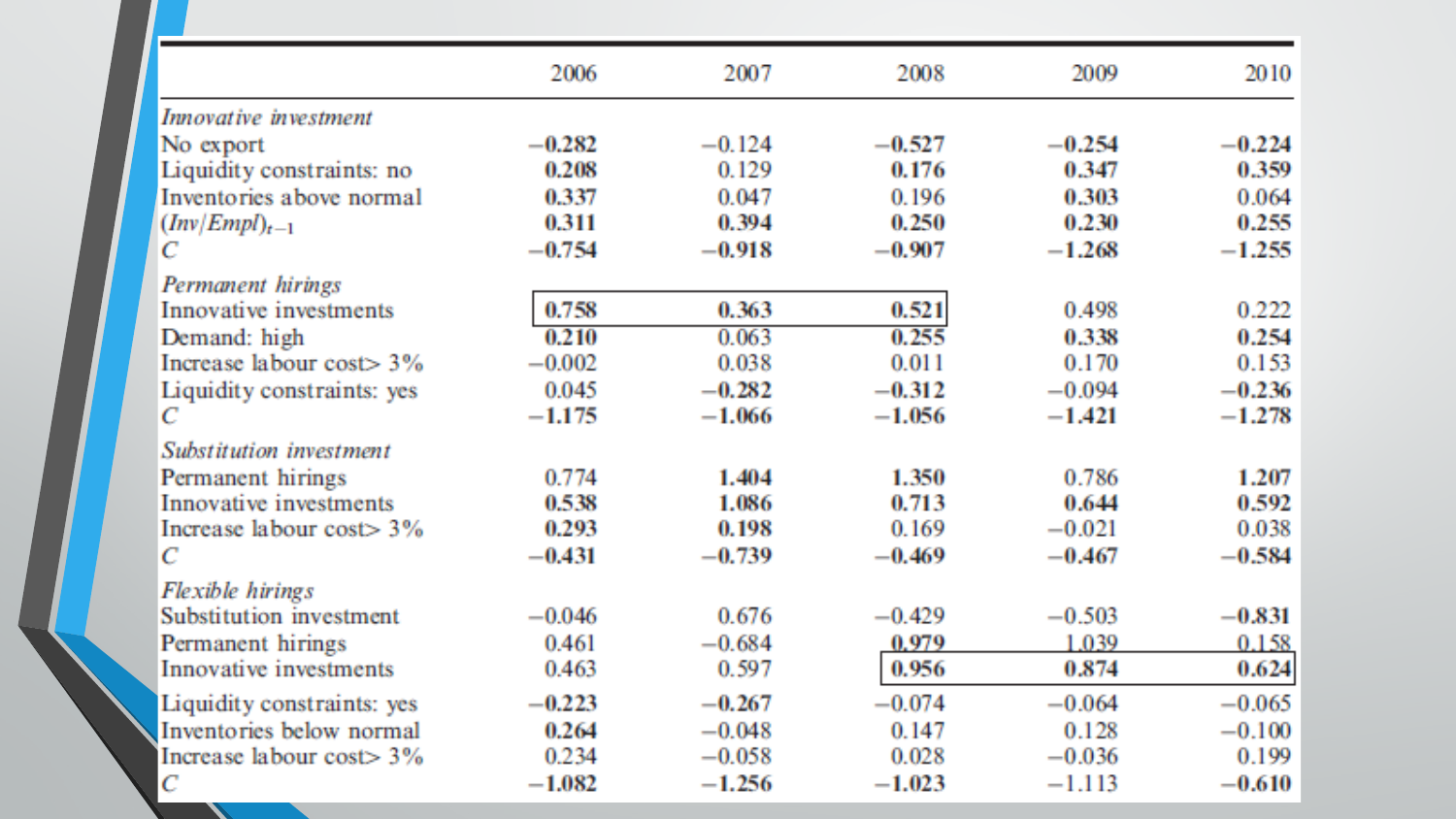

# Innovazione e formazione

"Flessibilità del lavoro e formazione dei lavoratori. Il caso italiano", with G. Cavaletto, Polis, 2014, vol. 2- 2014, anno XXVIII, p. 251-284

- Abbiamo **intervistato** responsabili delle risorse umane e imprenditori, consulenti del lavoro, sindacalisti e rappresentanti delle associazioni datoriali, avvocati e giudici del lavoro (Provincia di Torino, 2010) .
- **<sup>A</sup>**nalisi quantitativa dei materiali qualitativi, fondata sulle corrispondenze lessicali.
- Propensione all'**innovazione**, investimenti in ricerca e sviluppo, forte capacità di essere competitivi sono caratteristiche delle imprese che decidono anche di investire in **formazione**, che tendono alla **fidelizzazione** del lavoratore in quanto vero e proprio «capitale» per l'impresa al pari di quello economico e di conseguenza ad utilizzare contratti a tempo indeterminato.
- Le imprese legate a modelli produttivi **tradizionali**, con rigida organizzazione, senza propensione all'innovazione sono quelle che si limitano a «usare strumentalmente» la forza lavoro, con effetti di demotivazione, elevato *turnover* negli organici ed utilizzo dei contratti a termine, **limitata** formazione.
- Non si danno casi di aziende che offrano contratti stabili e formazione residuale; questa **assenza** conferma una correlazione stretta e di chiaro segno fra formazione strutturata e stabilità contrattuale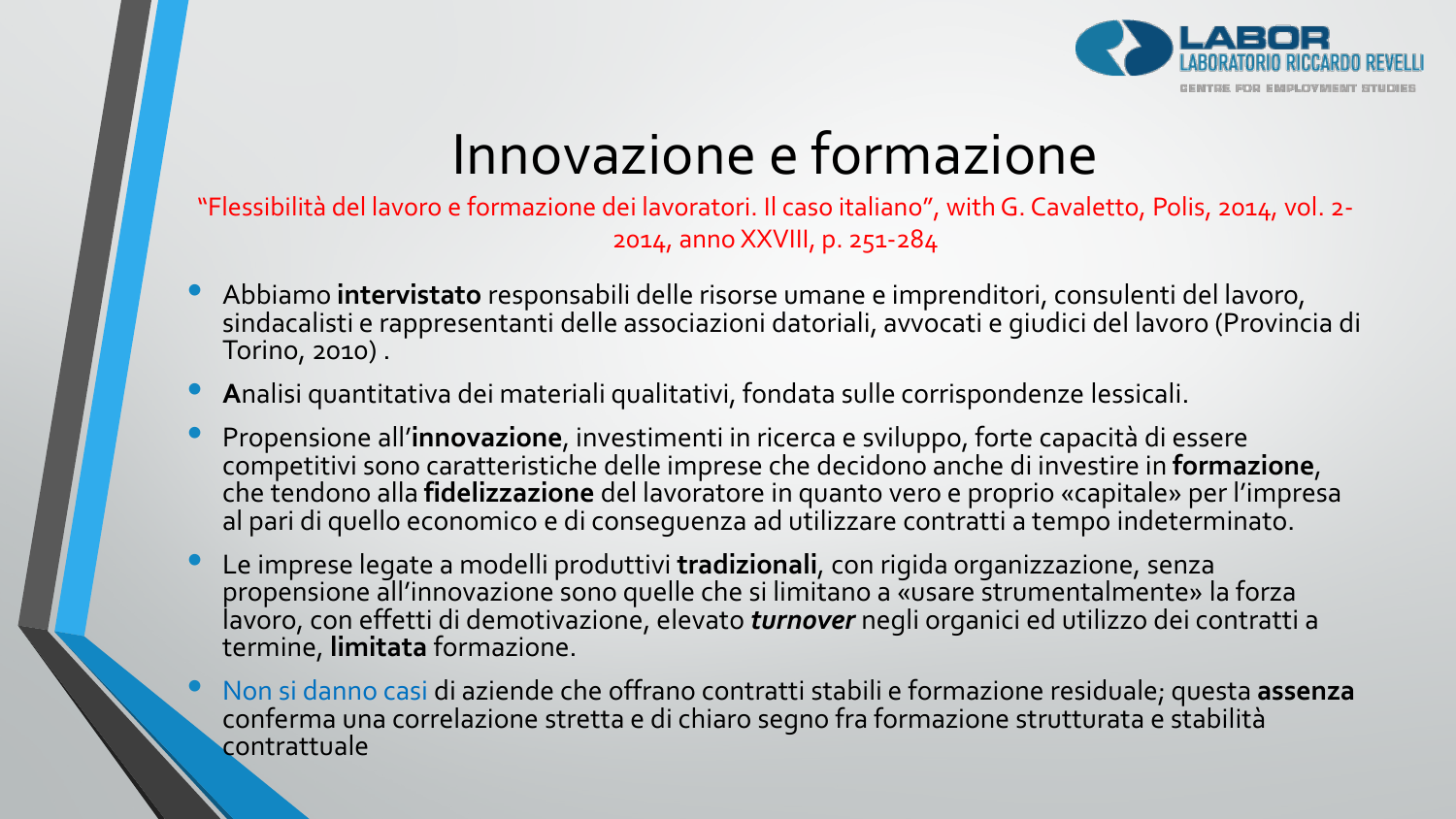

# Port of entry

"Are Temporary Jobs a Port of Entry into Permanent Employment? Evidence from Matched Employer-Employee Data", with F. Berton and F. Devicienti, International Journal of Manpower, 2011

- Retaining the **same contract** is always the most likely destination, at one- as well as at two-year intervals, even after individual effects are controlled for.
- Individual **heterogeneity** explains part of the observed persistence in the same contract. The effect is an overestimation
- We can identify separately transitions of employees to the same or to a different firm. It seems that workers can face quite a long *cursus honorum* within the firm before obtaining an open-ended contract, we observe up to 4 years.
- The port-of-entry hypothesis holds; in particular, **training** contracts represent the best port of entry to open-ended employment, with freelance work is the worst p.o.e.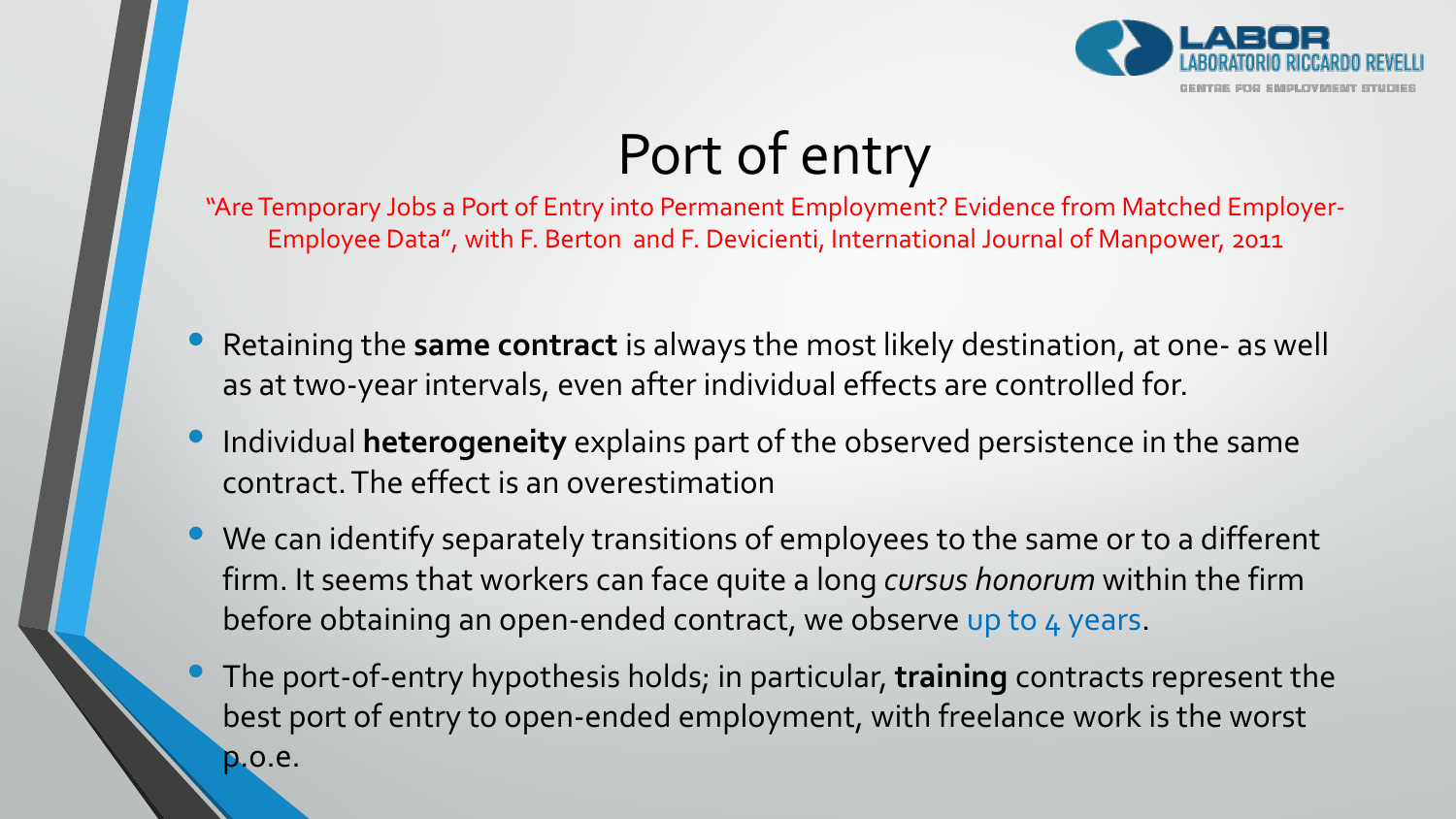

# **Quindi**

- I contratti a termine sono una port of entry verso una occupazione stabile, ma per le persone «forti» e se i contratti hanno un contenuto formativo (specific HC)
- Gli altri lavoratori rimangono a lungo in una condizione precaria, e investono soprattutto in general HC
- Questo non è bene per la produttività. Infatti
	- gli investimenti innovativi si accompagnano normalmente a assunzioni con contratti di lavoro stabili;
	- In una impresa, innovazione, formazione e stabilità contrattuale sono o tutte presenti o tutte assenti
- Possiamo provare ad immaginare quali siano le imprese che più verosimilmente utilizzano/traggono vantaggio dalla deregolamentazione
	- Deregolamentazione permette alle imprese «tradizionali» ad abbassare il costo del lavoro
	- Se i vantaggi non sono uniformi per tutte le imprese, l'assetto competitivo fra imprese si modifica, avvantaggiando alcune imprese a detrimento di altre; la politica del lavoro si sostituisce alla politica industriale.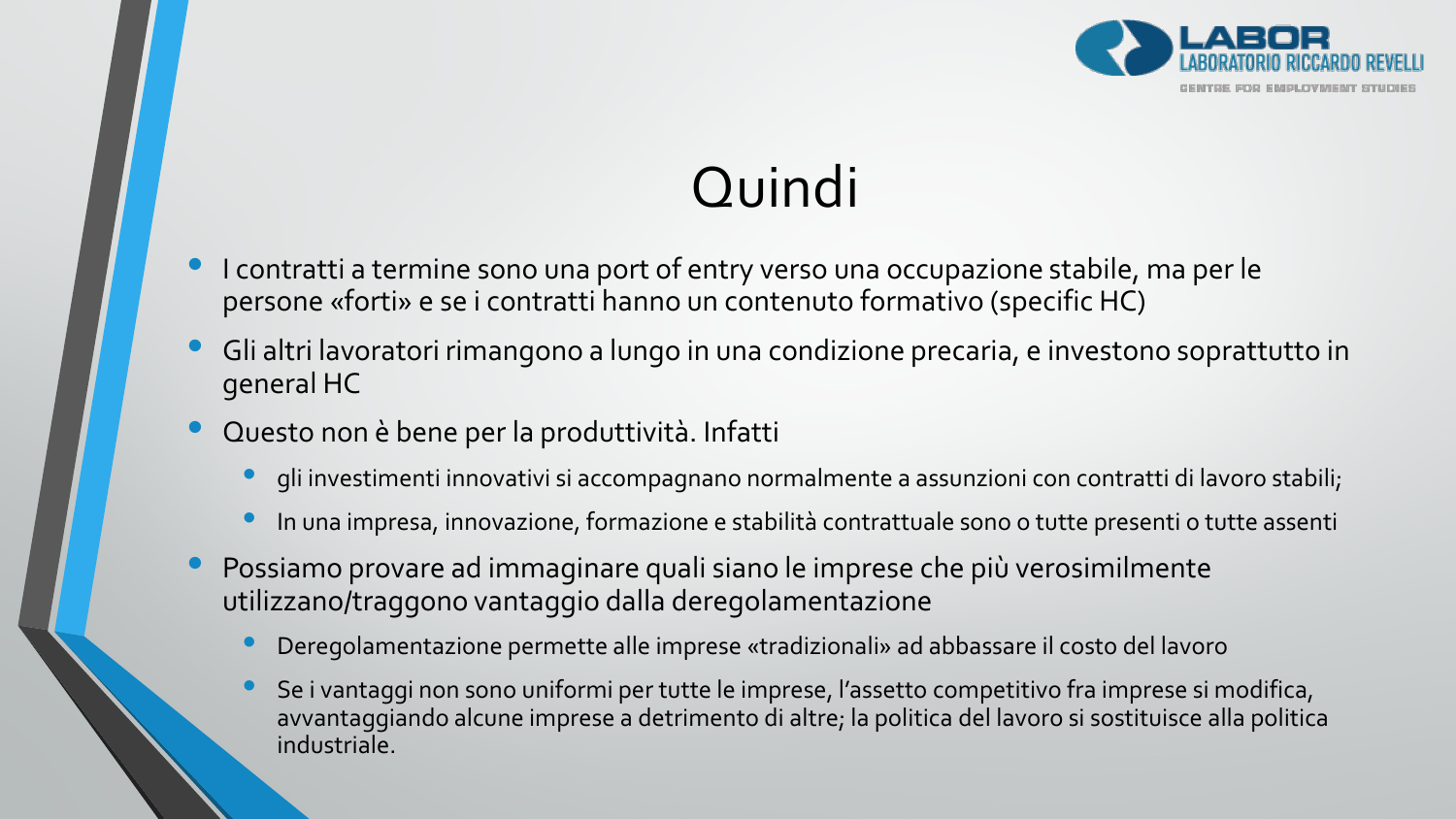

# SHC e incidenti sul lavoro

#### R Leombruni, T Razzolini, F Serti; The pecuniary and non-pecuniary costs of job displacement—The risky job of being back to work; European Economic Review, 2013, 61, 205-216



Figura 1. Tassi mensili di infortunio per durata del rapporto di lavoro in Italia, anni 1994-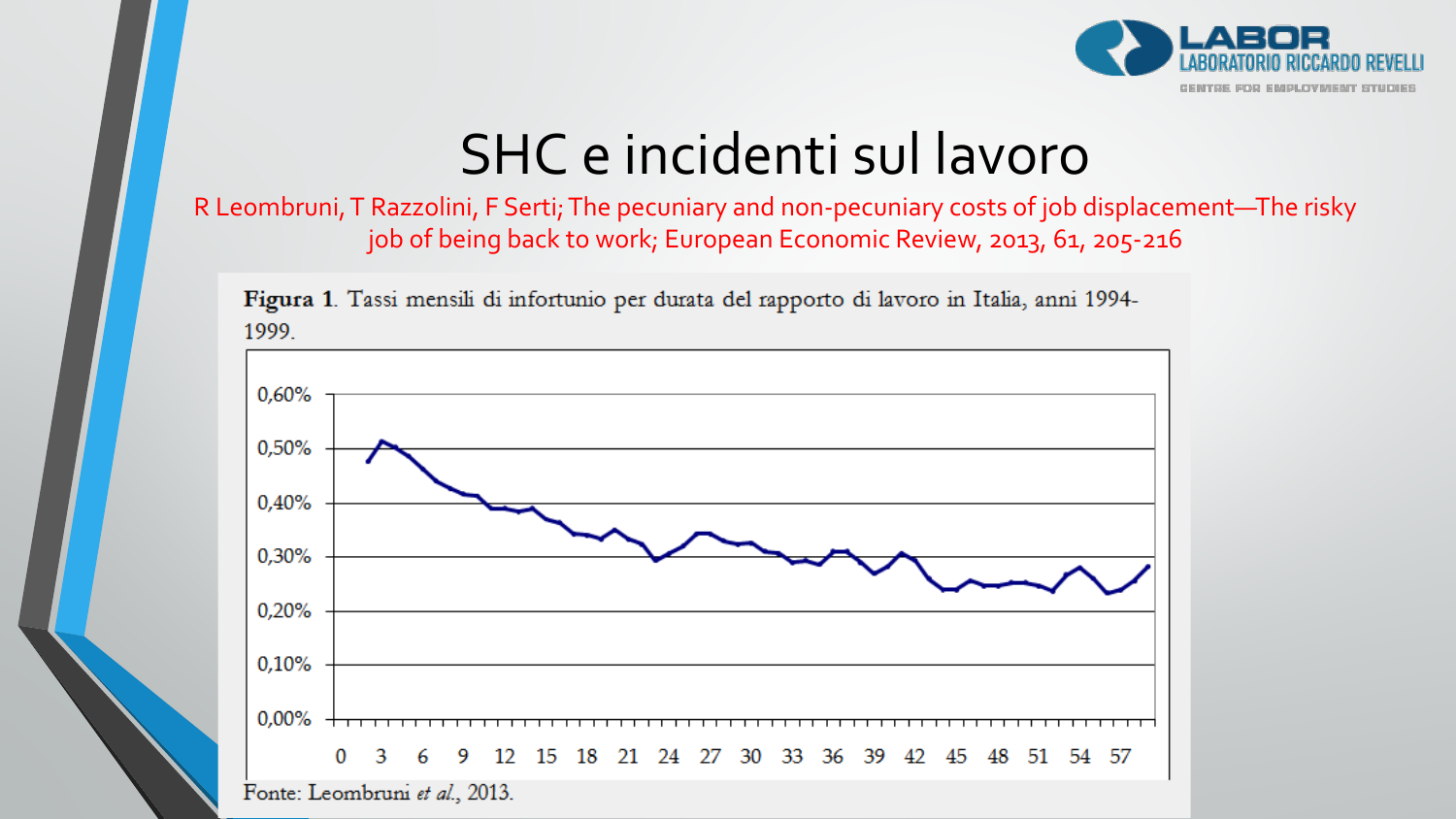

# SHC e incidenti sul lavoro

BenaA, Giraudo M, Leombruni R, Costa G; Job tenure and work injuries: a multivariate analysis of the relation with previous experience and differences by age. BMC Public Health, 2013, 13:869

Tabella 1. Relazioni tra durata del rapporto di lavoro e rischio di infortuni, a parità di esperienza lavorativa. Rischi relativi per durata ed età del lavoratore.

|        |               |      | under 30                                                       |      | $31 - 40$ |      | over 40 |
|--------|---------------|------|----------------------------------------------------------------|------|-----------|------|---------|
| Durata | $\leq 6$ mesi |      | $1,41$ $(1,29-1,55)$ $1,32$ $(1,19-1,47)$ $1,22$ $(1,08-1,39)$ |      |           |      |         |
|        | $6-12$ mesi   |      | $1,22$ $(1,11-1,34)$ $1,22$ $(1,09-1,36)$ $1,13$ $(0,99-1,28)$ |      |           |      |         |
|        | $13-24$ mesi  |      | $1,04$ $(0,95-1,15)$ $1,07$ $(0,97-1,19)$ $1,06$ $(0,94-1,20)$ |      |           |      |         |
|        | $>$ 24 mesi   | 1,00 |                                                                | 1,00 |           | 1,00 |         |

Fonte: Bena et al, 2013. Tra parentesi sono riportati gli intervalli di confidenza al 95%.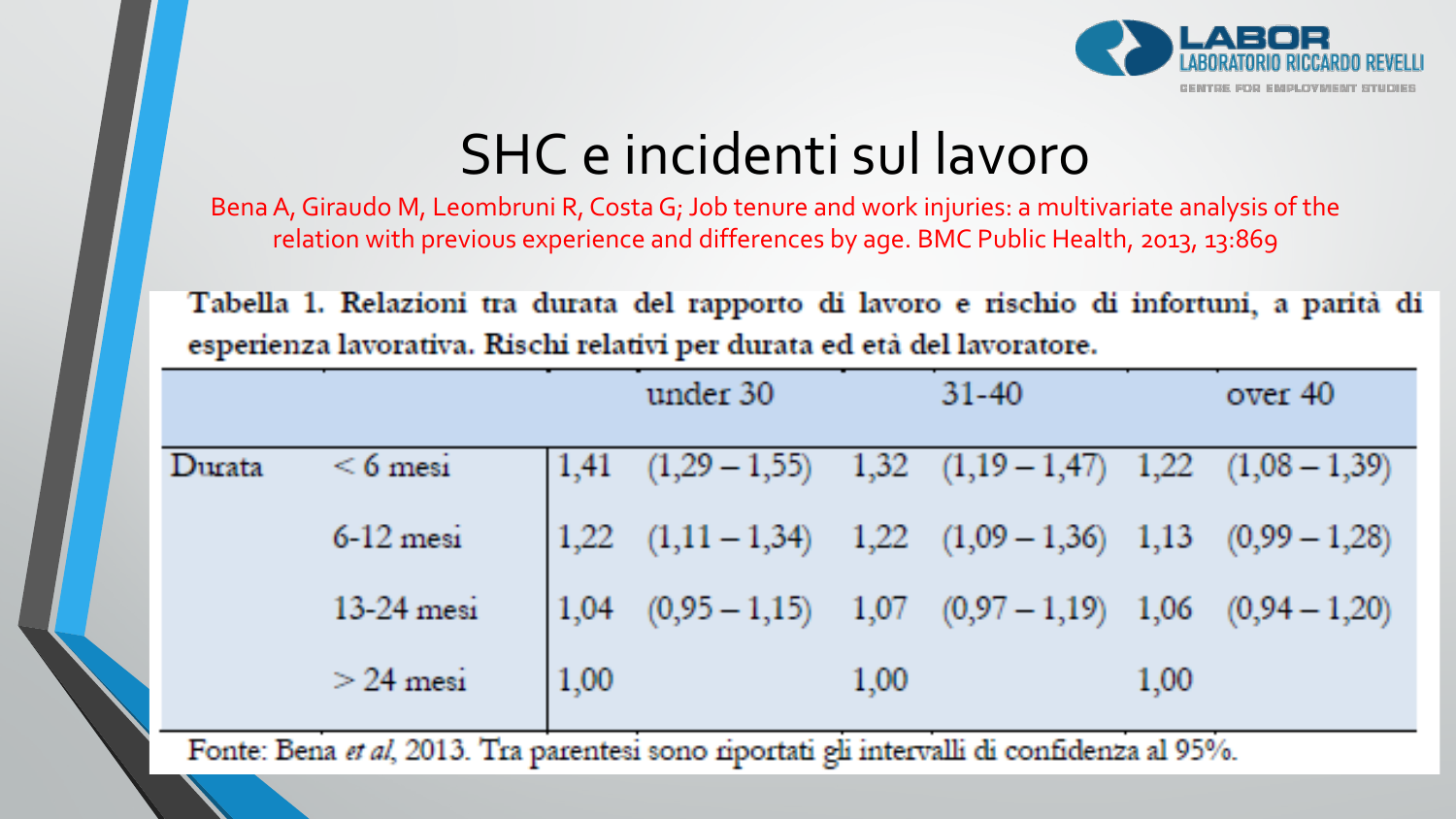

# Incidenti e precarietà

Giraudo Massimiliano, Bena Antonella, Leombruni Roberto, Costa Giuseppe; Occupational injuries in times of labour market flexibility: the different stories of employment-secure and precarious workers; BMC Public Health, 2016, 16:150

Tabella 3. Numero di infortuni, rischio di infortunio e rischio di infortunio grave (IC 95%) e

|                                                   | Infortuni totali          |                          |      | Infortuni gravi           |                          |      |
|---------------------------------------------------|---------------------------|--------------------------|------|---------------------------|--------------------------|------|
| Profilo                                           | numero<br>di<br>infortuni | rischio di<br>infortunio | RR   | numero<br>di<br>infortuni | rischio di<br>infortunio | RR   |
| Carriera stabile                                  | 3.671                     | 4,39                     | 1,00 | 604                       | 0,72                     | 1,00 |
|                                                   |                           | $(4, 25-4, 53)$          |      |                           | $(0,66-0,78)$            |      |
| Carriera precaria a<br>intensità lavorativa bassa | 415                       | 5,45                     | 1,24 | 83                        | 1,09                     | 1,51 |
|                                                   |                           | $(4, 93 - 5, 98)$        |      |                           | $(0,86-1,32)$            |      |
| Carriera precaria a<br>intensità lavorativa media | 778                       | 6,89                     | 1,57 | 135                       | 1,20                     | 1,67 |
|                                                   |                           | $(6, 41 - 7, 38)$        |      |                           | $(0, 99-1, 40)$          |      |
| Carriera precaria a<br>intensità lavorativa alta  | 2.294                     | 6,17                     | 1,41 | 380                       | 1,02                     | 1,42 |
|                                                   |                           | $(5, 92 - 6, 42)$        |      |                           | $(0, 92 - 1, 13)$        |      |

Rischio Relativo tra diversi profili di carriera, anni 2000-2005

Fonte: nostre elaborazioni su dati WHIP-Salute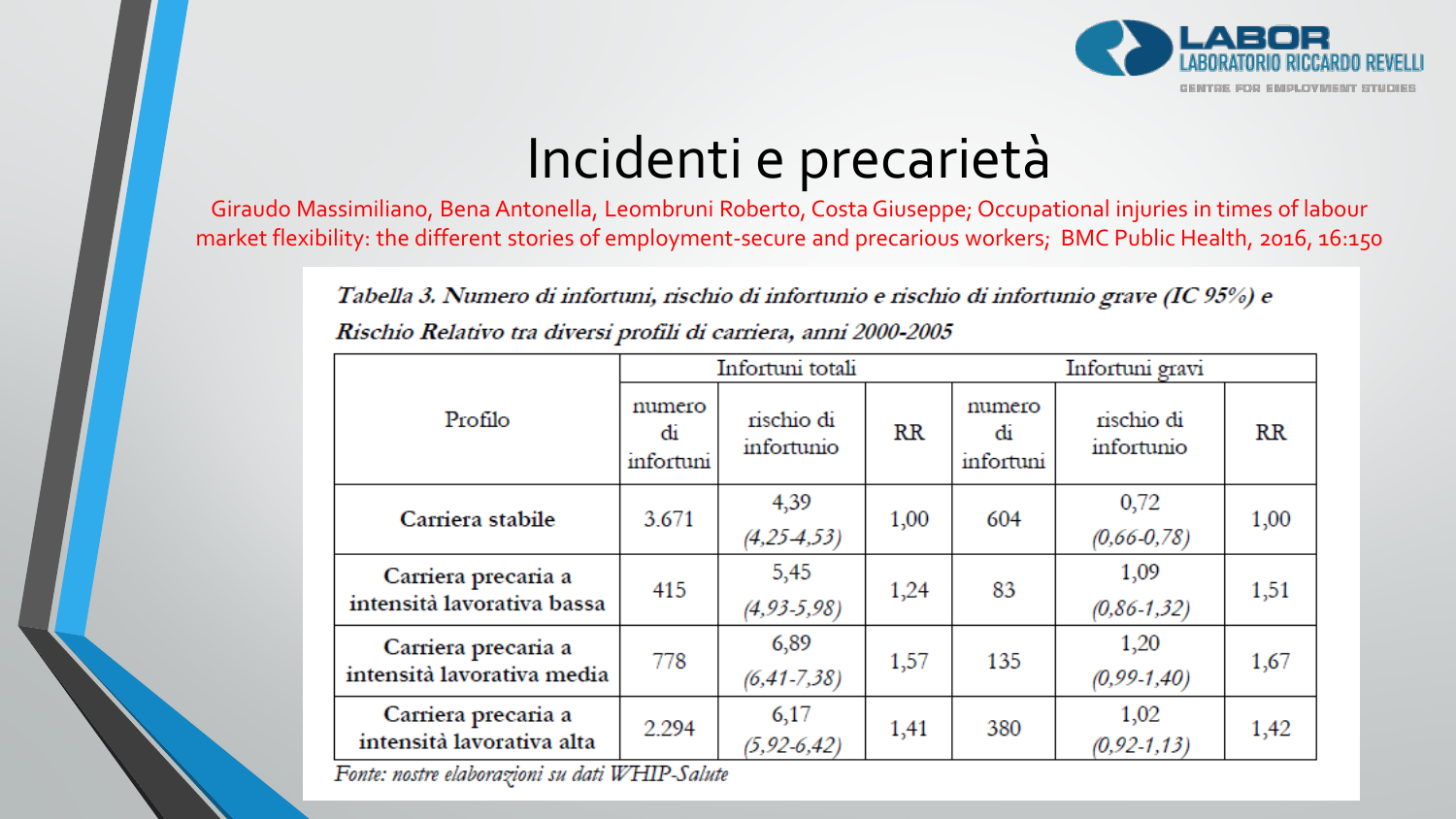

### Licenziamenti e incidenti

R Leombruni, T Razzolini, F Serti; The pecuniary and non-pecuniary costs of job displacement—The risky job of being back to work; European Economic Review, 2013, 61, 205-216

| TABLE 6: The effect of displacement on the probability of injury and the number of |            |                |  |  |  |
|------------------------------------------------------------------------------------|------------|----------------|--|--|--|
| injuries for the initial sample and the matched sample.                            |            |                |  |  |  |
| <b>DID</b>                                                                         | All Sample | Matched Sample |  |  |  |
| Variables                                                                          | <b>OLS</b> | <b>PSM</b>     |  |  |  |
| Prob.lnj. per worked week                                                          | $.0002**$  | $.0004**$      |  |  |  |
| 0, 1, 2, 3, 4, 5                                                                   | [.0001]    | [.0002]        |  |  |  |
| Prob.Inj. per worked week                                                          | $.0003***$ | $.0004**$      |  |  |  |
| 0,1,2,3                                                                            | $[.0001]$  | [.0002]        |  |  |  |
| Prob.lnj. per worked week                                                          | .0002      | $.0005**$      |  |  |  |
| $4$ and $5$                                                                        | [.0001]    | [.0002]        |  |  |  |
| N. of Injuries per w.w.                                                            | $.0003**$  | $.0005**$      |  |  |  |
| 0, 1, 2, 3, 4, 5                                                                   | [.0001]    | [.0002]        |  |  |  |
| N. of Injuries per w.w.                                                            | $.0004**$  | $.0005**$      |  |  |  |
| 0,1,2,3                                                                            | $[.0001]$  | $[.0002]$      |  |  |  |
| N. of Injuries per w.w.                                                            | .0002      | $.0005*$       |  |  |  |
| $4$ and $5$                                                                        | [.0002]    | [.0003]        |  |  |  |

Note: \* p-value < 0.1, \*\* p-value < 0.05, \*\*\* p-value < 0.01. Estimates from Differencesin-Differences and Propensity Score Matching Differences-in-Differences. Standard errors in square brackets. Standard errors from Nearest Neighbour Matching are computed analytically as in Lechner (2001).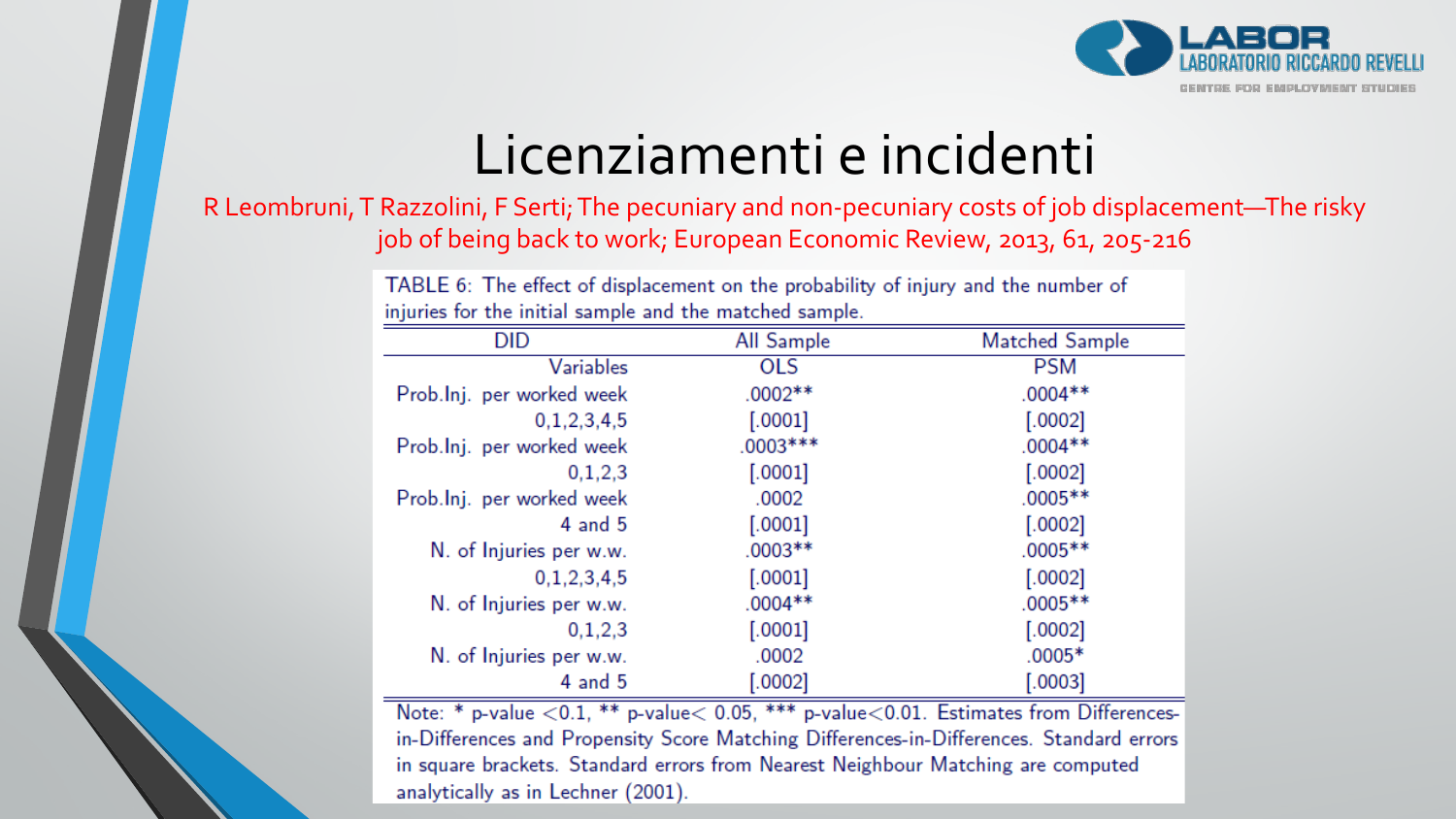

### Incidenti e convalescenza

"Injured workers and their return to work: beyond individual disability and economic incentives" with M. Galizzi, R. Leombruni and A. Bena, Evidence-based Human Resources Management; 2016, Vol 4 no. 1, pp. 2-29

- Workers who are induced to RTW before full recovery jeopardize their longterm health and employability.
- In an institutional environment where the immediate cost of workers' compensation benefits falls largely on firms, employers seem to pressure workers to RTW sooner:
	- More vulnerable workers immigrants, females, members of smaller firms –tend to return sooner (**temporary contracts excluded from this analysis**).
	- Also, employers seem to pressure those workers whose time off is more **costly**, i.e., high-wage workers (controlling for workers' commitment).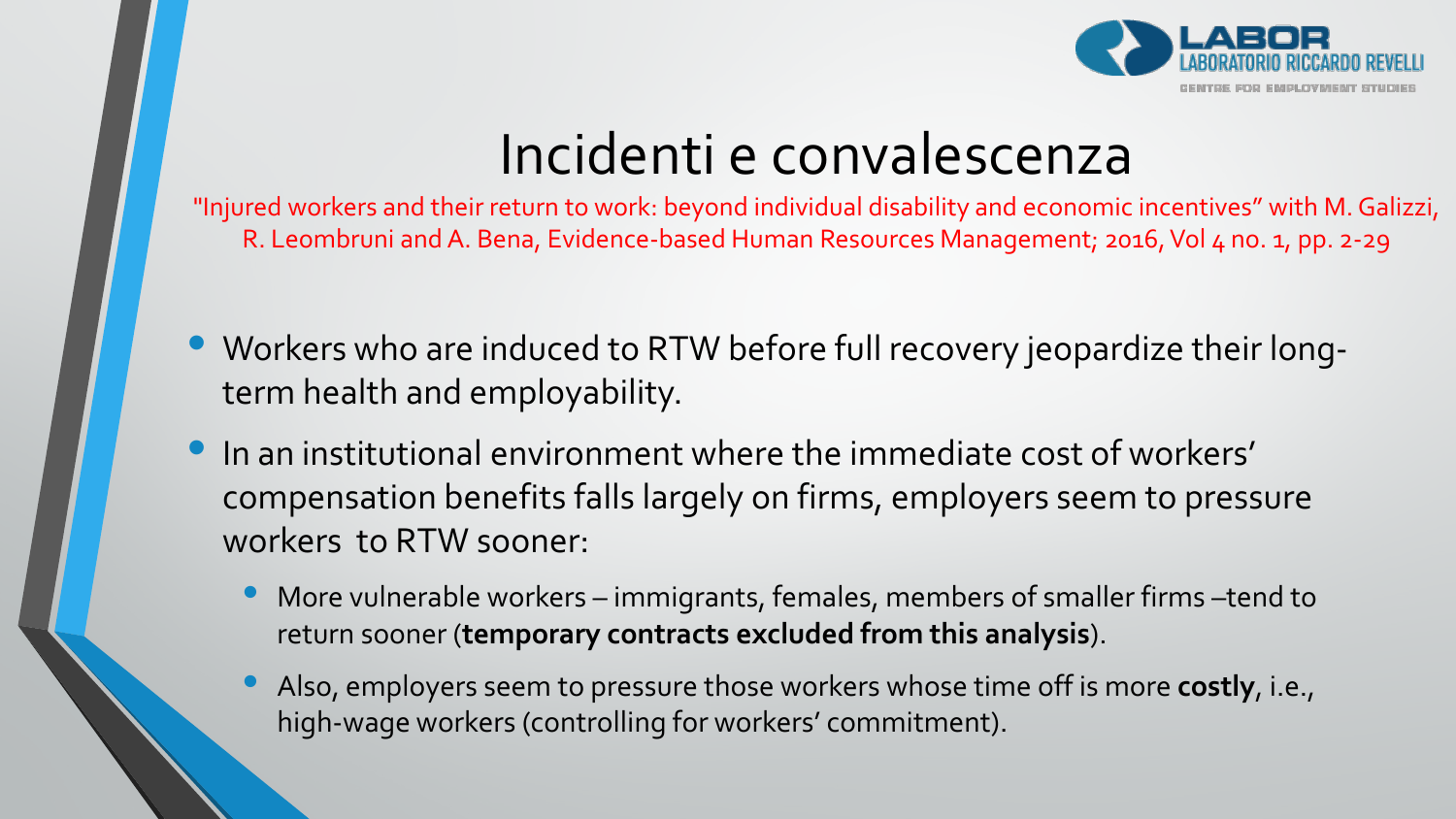# Disoccupazione e salute



Roberto Leombruni, Chiara Ardito, Michele Mosca, Angelo d'Errico, Massimiliano Giraudo, Scar on my Heart. Effects of Unemployment Experiences on Coronary Heart Disease, forthcoming in "International Journal of Manpower"

- **Q -** Does unemployment increase the risk of Coronary Heart Disease of adult Italian blue-collar men?
- **A1 -** We find robust evidence of a high and significant **increased risk** of CHD for workers who cumulated more than three years of unemployment.While short and medium unemployment do not have any negative effect on health, long unemployment does.
- **A2 -** Among workers who exit unemployment starting a self-employment activity, we find evidence of increased risk also at shorter durations. Descriptive stats say that they could be those who **cannot afford** to remain unemployed.
- $\rightarrow$  When welfare protection expires (or it is not there) negative health effect arise.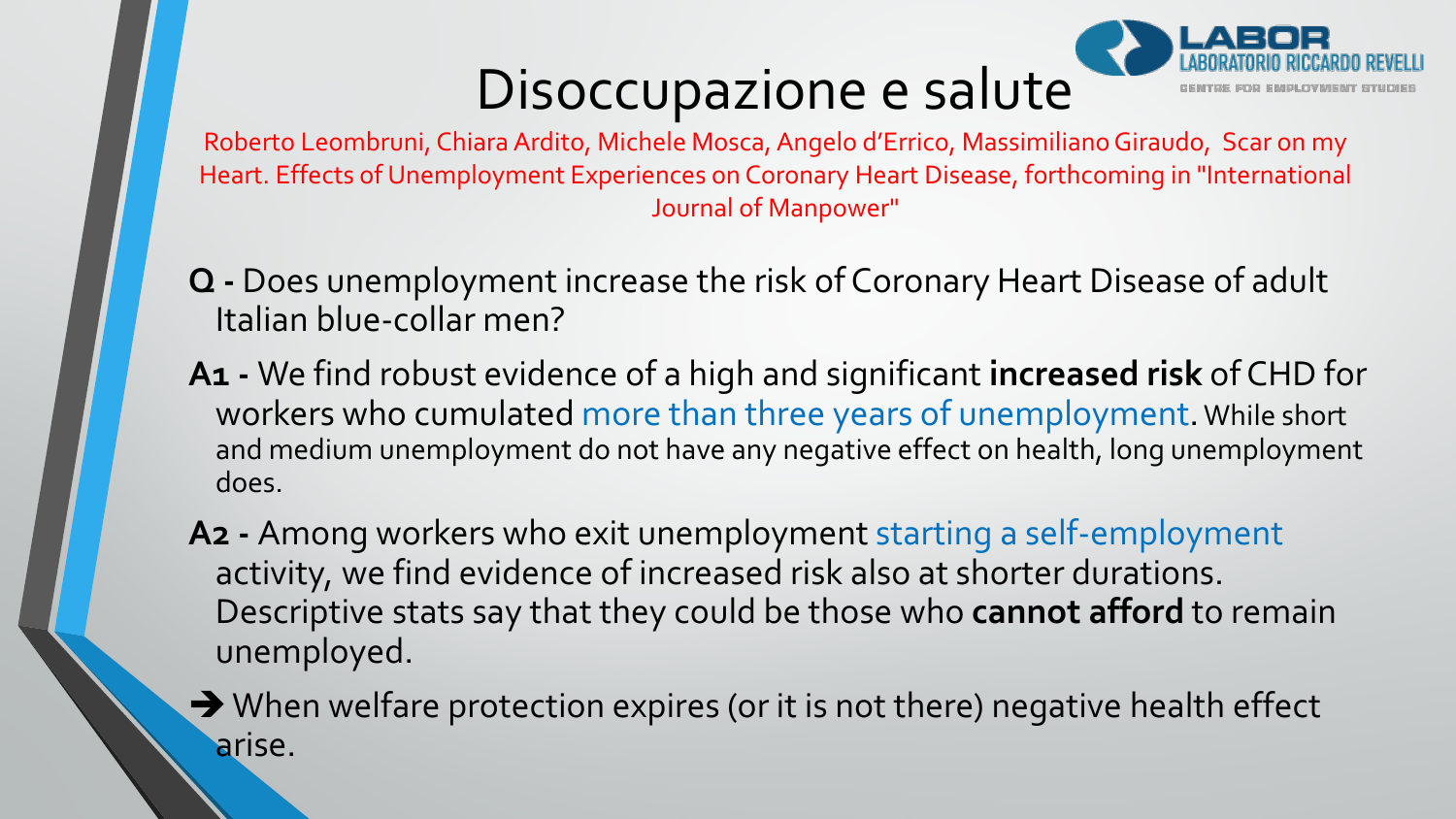

# Gli ammortizzatori sociali proteggono?

Roberto Leombruni, Precarietà e disoccupazione: definizioni, prevalenze e ruolo del welfare in tempi di crisi, SIMLII Conference, Milan, 2015